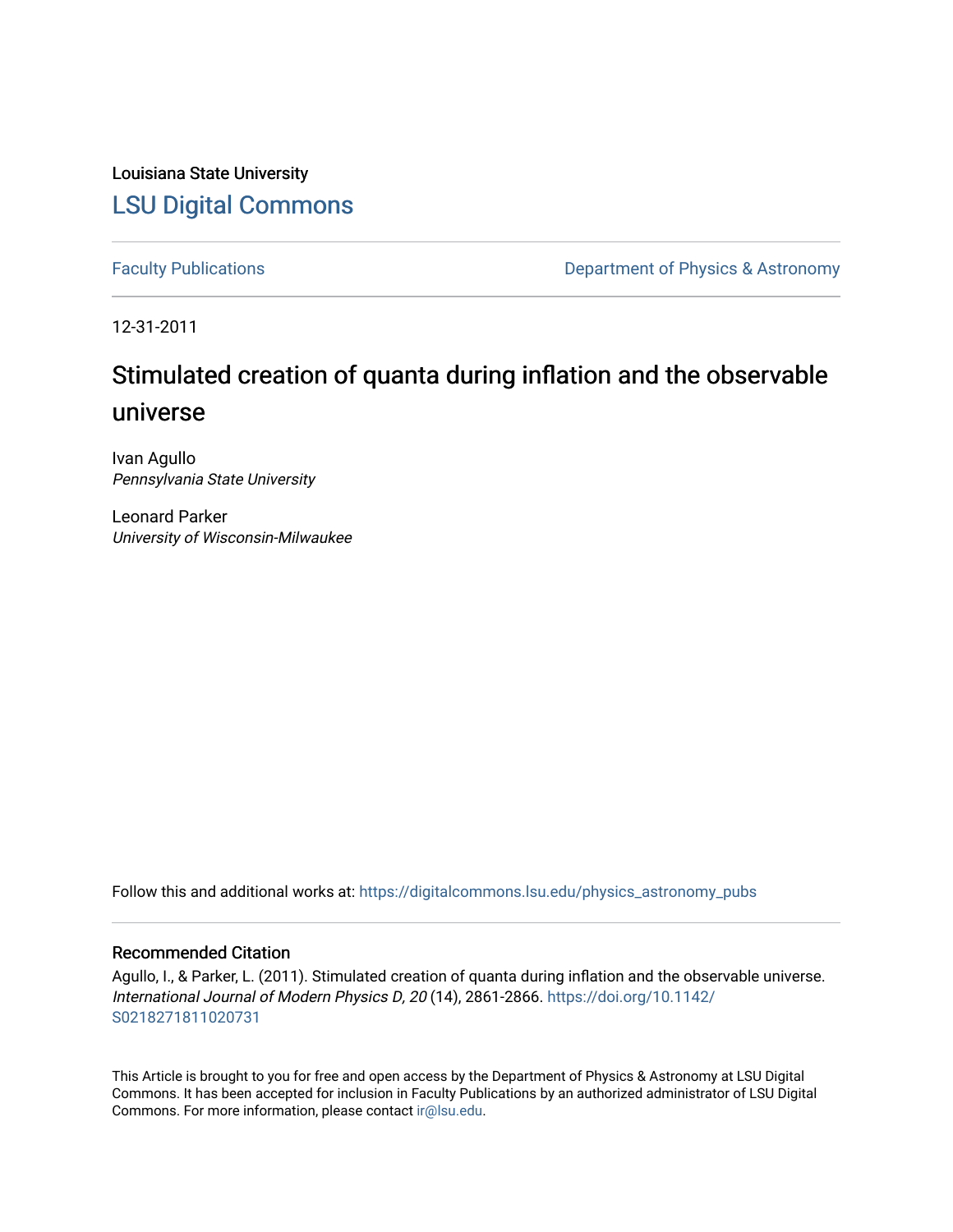## Stimulated creation of quanta during inflation and the observable universe [1](#page-1-0)

Ivan Agullo[2](#page-1-1)

Institute for Gravitation and the Cosmos, Physics Department, Penn State, University Park, PA 16802-6300, USA.

Leonard Parker<sup>[3](#page-1-2)</sup>

Physics Department, University of Wisconsin-Milwaukee, P.O. Box 413, Milwaukee, WI 53201, USA

March 21, 2011

#### Abstract

Inflation provides a natural mechanism to account for the origin of cosmic structures. The generation of primordial inhomogeneities during inflation can be understood via the spontaneous creation of quanta from the vacuum. We show that when the corresponding stimulated creation of quanta is considered, the characteristics of the state of the universe at the onset of inflation are not diluted by the inflationary expansion and can be imprinted in the spectrum of primordial inhomogeneities. The non-gaussianities (particularly in the so-called squeezed configuration) in the cosmic microwave background and galaxy distribution can then tell us about the state of the universe that existed at the time when quantum field theory in curved spacetime first emerged as a plausible effective theory.

<sup>&</sup>lt;sup>1</sup>Awarded with the First Prize in the Gravity Research Foundation Essay Competition 2011

<span id="page-1-0"></span><sup>2</sup> agullo@gravity.psu.edu

<span id="page-1-2"></span><span id="page-1-1"></span><sup>3</sup> leonard@uwm.edu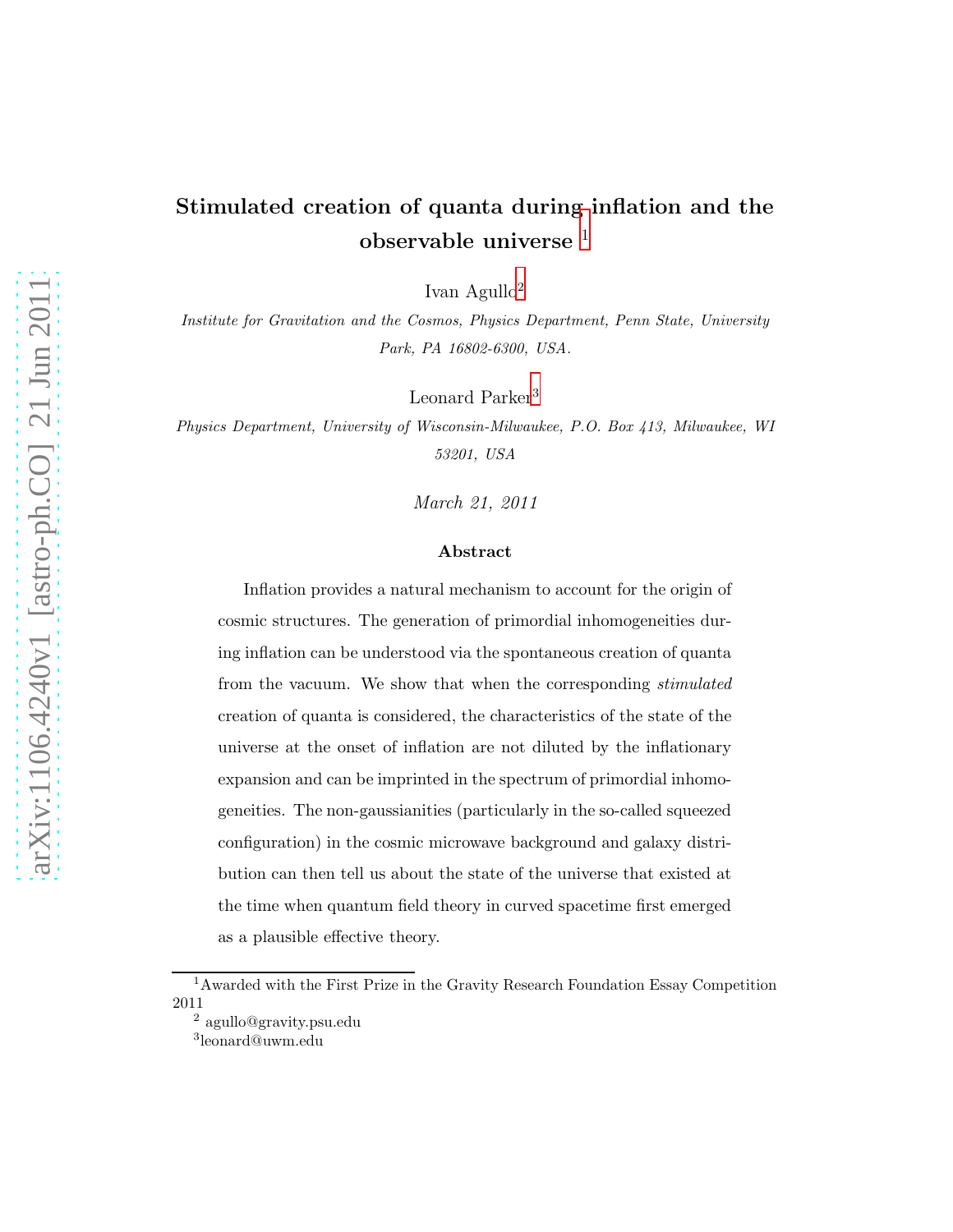One of the deepest problems of current research concerns the formulation and experimental confirmation of a comprehensive theory from which our present knowledge of gravitation and particle physics will emerge. The progress of physics has long been guided by experimental and observational results; and these are very difficult to come by at the energy scales of such a comprehensive theory.

Our gap in knowledge has partly been illuminated by the quantum theory of fields in curved spacetime (QFT in CST). In this framework, one studies quantum field theory in spacetimes described by classical metrics, as in general relativity, in a regime where we are confident about the validity of both theories. One of the most remarkable physical outcomes of QFT in CST is the phenomenon of gravitationally-induced spontaneous creation of quanta in curved spacetimes, as first pointed out and analyzed by one of us [\[1,](#page-8-0) [2,](#page-8-1) [3\]](#page-8-2) in the cosmological context of an expanding universe.

In the following two decades, fundamental implications of this phenomenon were obtained. Hawking  $|4|$  showed that black holes produced by gravitational collapse would emit thermal radiation. In the cosmological context, when the idea of inflation was investigated [\[5\]](#page-8-4), it was proposed [\[6\]](#page-8-5) that the inflationary expansion of the universe leads to a spectrum of perturbations that can seed the cosmic inhomogeneities we observe today.

Black hole thermal radiance has not been detected yet. However, the high degree of precision in measurements of the temperature fluctuations of the cosmic microwave background (CMB) and the large scale structure (LSS) achieved during the last decade, together with the new generation of observational missions, has opened a fascinating window to measure the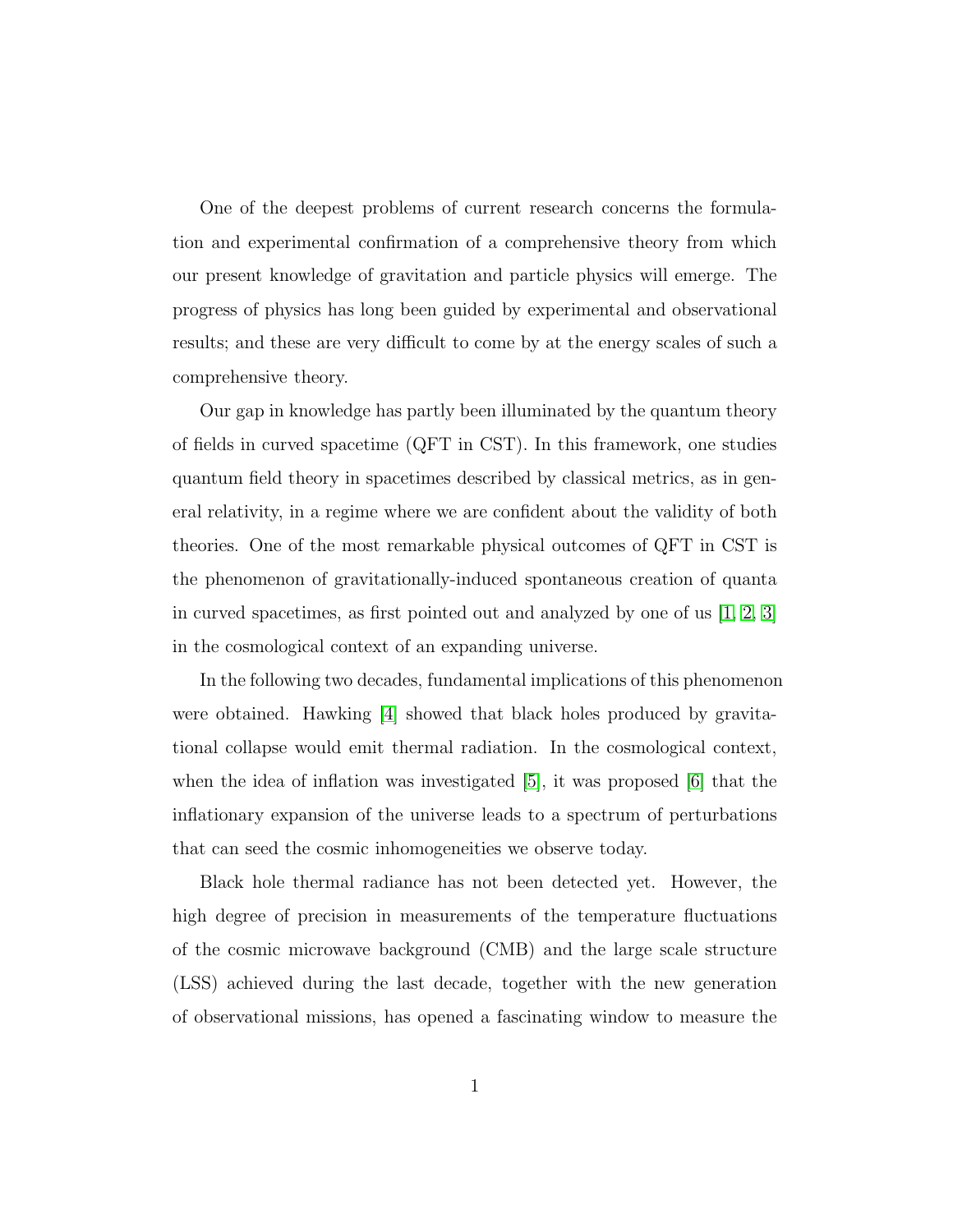predictions of QFT in CST.

The computation of the spectrum of non-uniformities created during inflation requires a basic assumption regarding the quantum state describing scalar and tensor metric perturbations at the onset of inflation. Such a state, in the context of slow-roll inflation, is chosen as a natural extension of the Bunch-Davies vacuum [\[7\]](#page-9-0). The election of the vacuum can seem unnatural due to our ignorance of the physics in the early universe before inflation. It has been argued that the exponential expansion during inflation will dilute any possible quanta present in the initial state and will drive any arbitrary state to the vacuum. That justifies the vacuum state as the most natural choice. However, as first pointed out in  $[1, 2]$  $[1, 2]$  (see Eq.  $(53)$  in  $[2]$ ), the gravitationally-induced spontaneous creation of quanta in a general expanding universe is accompanied by the corresponding stimulated process if there are quanta already present in the initial state. The stimulated creation process during inflation is governed by the same quantum amplification factor as is responsible for the spontaneous creation of quanta of the perturbation field from the vacuum. This amplification factor grows enormously during inflation and compensates for the dilution of the quanta initially present, keeping their average number density constant during inflation. The objective of this essay is to study the effects in the observable universe of the stimulated creation of quanta when a general initial state is considered. Our detailed results are given in [\[8\]](#page-9-1).

We focus our computation in scalar perturbations in single-field inflation. Scalar perturbations are conveniently characterized by the gauge-invariant comoving curvature perturbations  $\mathcal{R}(\vec{x}, t)$  (see, for instance, [\[9\]](#page-9-2)). The most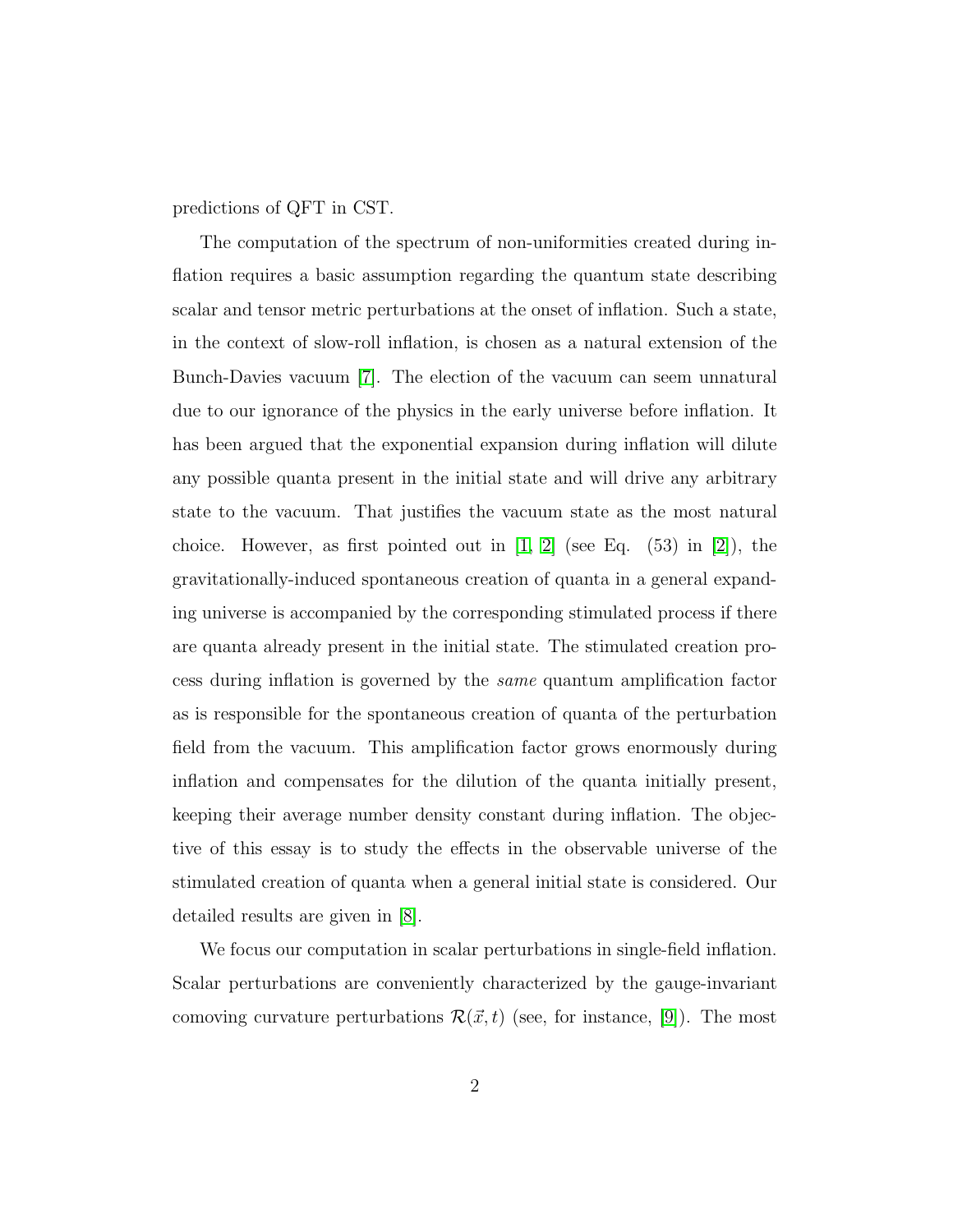general initial state for scalar perturbations can be described as a mixed state characterized by a statistical density operator  $\rho$ . Such a mixed state is natural within the context of inflation in which the observable universe results from the enormous expansion of a small patch of a much larger universe. The state of such a patch would naturally be a mixed state even if the global state of the larger universe were a pure state because many features of the global state would not be accessible to our observable universe [\[10\]](#page-9-3).

We consider an isotropic density operator  $\rho$  formed from a mixture of pure states having definite numbers of initial quanta (for the explicit form, see [\[8\]](#page-9-1)). A more general density operator would leave our main conclusions unchanged. The extension to anisotropic initial states as a potential source for anisotropies and other related anomalies that may be present in the CMB and LSS would be straightforward. As shown in  $[11, 12, 13]$  $[11, 12, 13]$  $[11, 12, 13]$ , by imposing renormalizability of  $\rho$  and negligible back reaction on the inflationary expansion, the average number of initial quanta,  $\text{Tr}[\rho N_{\vec{k}}],$  in a mode with coordinate momentum  $\vec{k}$ , is constrained to be not much larger than 1.

To leading order, the spectrum of perturbations created in the mixed state  $\rho$  during inflation is characterized by the two-point function in momentum space or, equivalently, the power spectrum  $P_{\mathcal{R}}^{\rho}(k)$ , where  $k \equiv |\vec{k}|$ . A straightforward computation gives the following expression (see [\[8\]](#page-9-1) for details)

$$
P_{\mathcal{R}}^{\rho}(k) = P_{\mathcal{R}}^{0}(k)(1 + 2\operatorname{Tr}[\rho N_{\vec{k}}]) , \qquad (1)
$$

where  $P_{\mathcal{R}}^0(k)$  is the power spectrum resulting from a pure vacuum state at the onset of inflation.

The observation [\[14\]](#page-9-7) of the amplitude of the power spectrum and spectral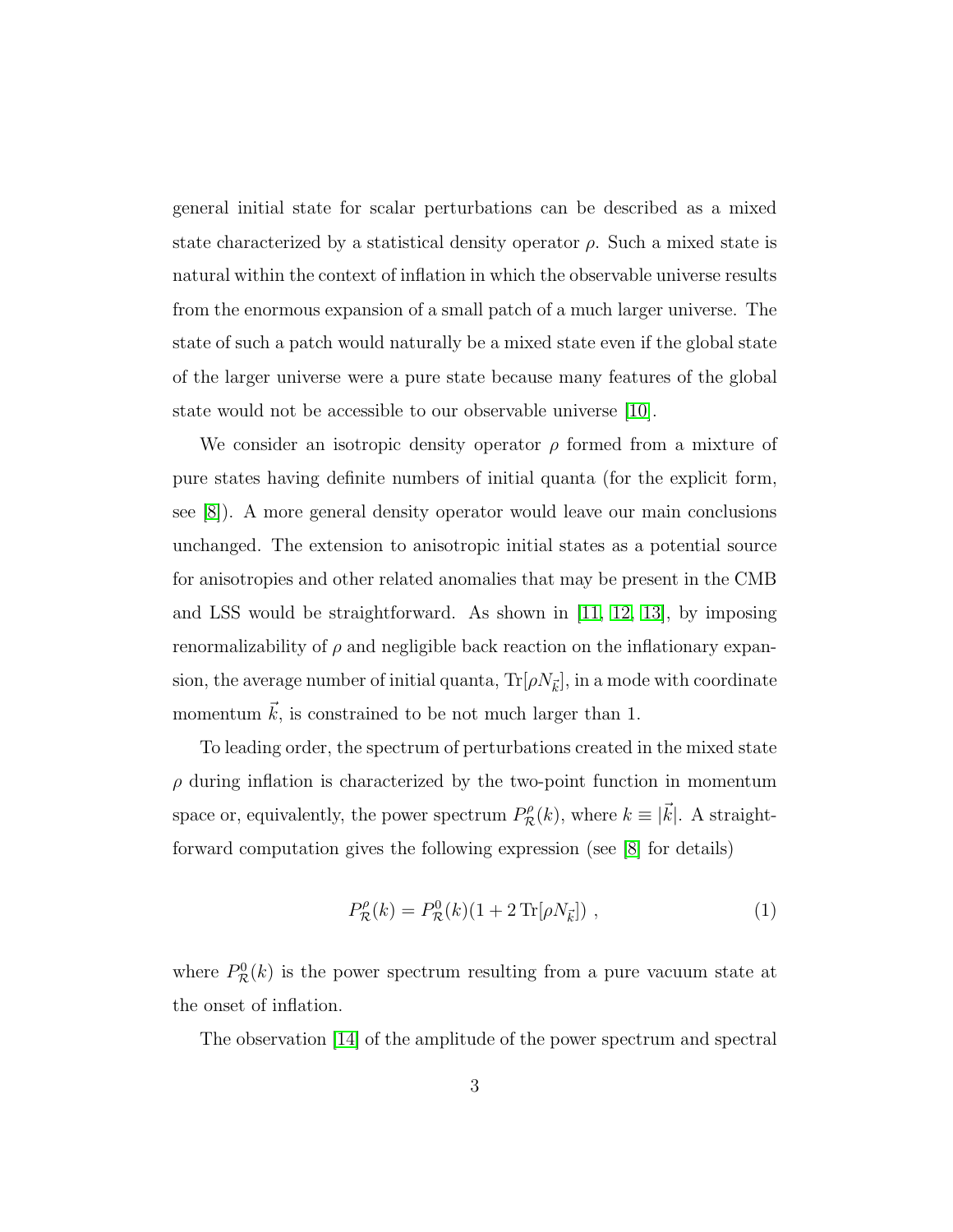index,  $n_s$ , characterizing its dependence on k can be used to constrain the average number of initial quanta  $\text{Tr}[\rho N_{\vec{k}}]$ . However, the power spectrum alone has limited potential in revealing detailed information about the initial state, as it only constraints the quantity  $\Big|$  $d\ln\left(1{+}2\text{Tr}[\rho N_{\vec{k}}]\right)$  $d \ln k$  $\begin{array}{c} \begin{array}{c} \begin{array}{c} \end{array} \\ \begin{array}{c} \end{array} \end{array} \end{array}$ to be not much bigger than the slow-roll parameters  $\epsilon \sim |\delta| \sim 1/100$ , defined in terms of the Hubble rate,  $H(t)$ , as  $\epsilon \equiv -\dot{H}/H^2$  and  $\delta \equiv \ddot{H}/(2\dot{H}H)$ .

On the other hand, it has been shown (see, for instance, [\[15\]](#page-9-8)) that nongaussianities in the distribution of the perturbations give a sharp tool to probe many aspects of inflation that are not uniquely determined by their power spectrum alone. These non-gaussianities are characterized by their three-point function in momentum space, or equivalently the bispectrum  $B_{\mathcal{R}}(\vec{k}_1, \vec{k}_2, \vec{k}_3)$ . We compute the bispectrum to leading order in the perturbations, when their initial state is given by a density operator  $\rho$ , by generalizing the pioneering computation by Maldacena  $[16]$ , where the vacuum state was considered. The complete expression for our calculated bispectrum can be found in [\[8\]](#page-9-1). The presence of initial perturbations introduces new interesting features. Our results show that when particles are present in the initial state, there are new contributions to  $B_{\mathcal{R}}^{\rho}$  that come from perturbative interactions among the quanta produced by stimulated creation resulting from the presence of initial particles. As a consequence, we find an enhancement of  $B_{\mathcal{R}}^{\rho}$ for certain configurations of the momenta  $\vec{k}_1$ ,  $\vec{k}_2$ , and  $\vec{k}_3$ . Remarkably, the largest enhancement appears for configurations in which two of the momenta are much bigger than the third one, for instance  $k_1 \approx k_2 \gg k_3$ , the socalled squeezed configuration. The bispectrum in the squeezed configuration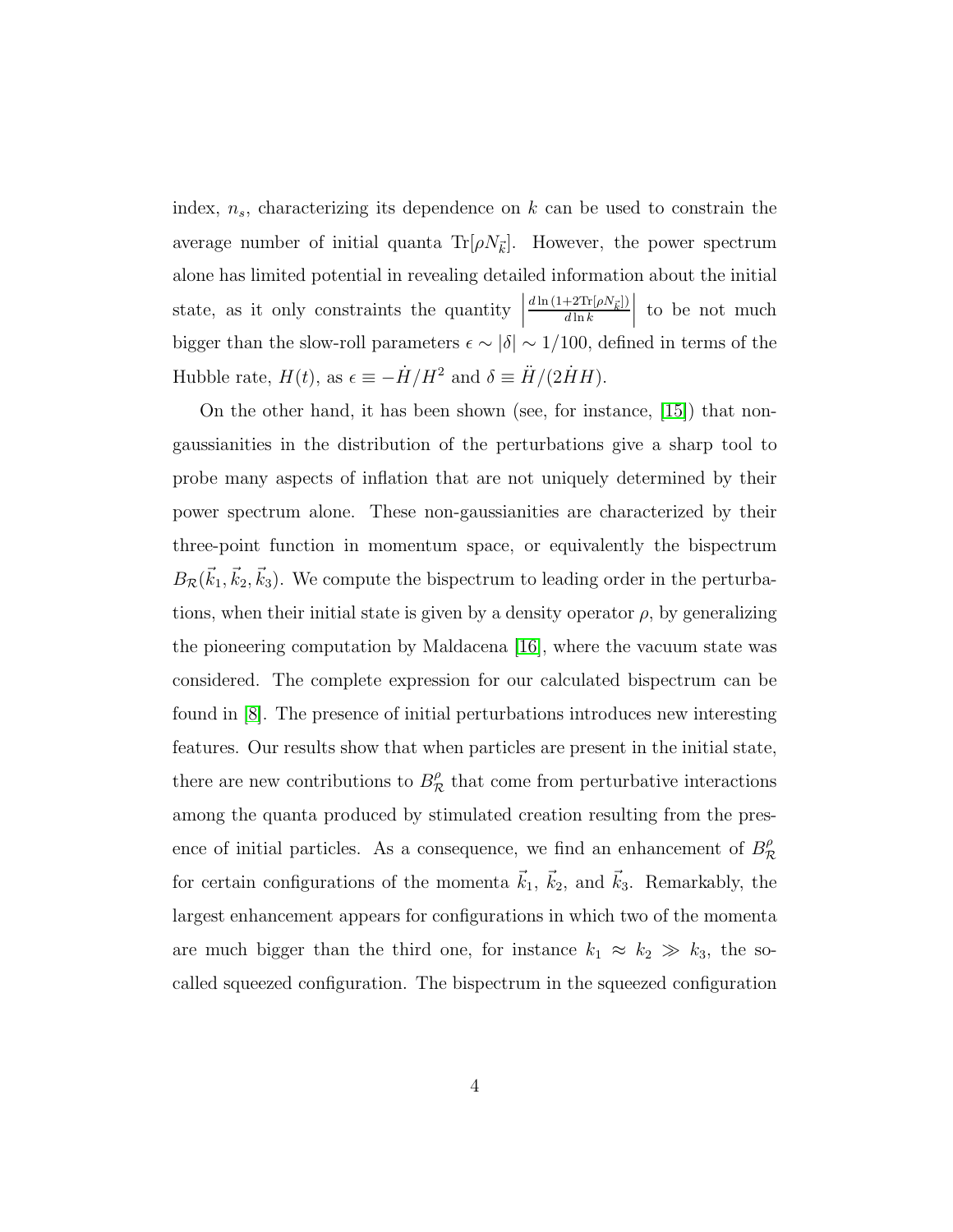is generally parametrized as [\[17\]](#page-9-10)

$$
B_{\mathcal{R}}(\vec{k}_1, \vec{k}_2, \vec{k}_3) = P_{\mathcal{R}}(k_1) P_{\mathcal{R}}(k_3) \frac{12}{5} f_{NL} . \tag{2}
$$

In the case of single-field inflation with no particles in the initial state we obtain  $f_{NL}^0 = \frac{5}{12}(1 - n_s^0) = \frac{5}{12}(4\epsilon + 2\delta)$ , in agreement with [\[16\]](#page-9-9). Therefore, for the vacuum state  $f_{NL}^0 \approx \mathcal{O}(\epsilon, \delta) \ll 1$  for single-field slow-roll inflation.

In the case when the density operator  $\rho$  involves initial quanta with average numbers  $\text{Tr}[\rho N_{\vec{k}_i}]$  of order or greater than 1, we find

<span id="page-6-0"></span>
$$
f_{NL}^{\rho} \approx \frac{5}{3} \epsilon \frac{k_1}{k_3} \left( \frac{2 \operatorname{Tr}[\rho N_{\vec{k}_1} N_{\vec{k}_2}] + \operatorname{Tr}[\rho N_{\vec{k}_1}] + \operatorname{Tr}[\rho N_{\vec{k}_2}]}{\operatorname{Tr}[\rho (2N_{\vec{k}_1} + 1)] \operatorname{Tr}[\rho (2N_{\vec{k}_2} + 1)]} \right) \ . \tag{3}
$$

In obtaining [\(3\)](#page-6-0), we have taken into account that  $\vec{k}_3$  cannot be arbitrarily small. This is because  $\vec{k}_1, \ \vec{k}_2$  and  $\vec{k}_3$  are modes that we want to observe in the CMB and LSS, so their wavelengths today cannot be much larger than the observable universe. If there are no significant correlations between initial particles with different momenta, the factor in parenthesis in [\(3\)](#page-6-0) takes the value  $\sim 1/2$ , independently of the exact values of the Tr[ $\rho N_{\vec{k}_i}$ ]. Then  $f_{NL}^{\rho} \approx \frac{5}{6}$  $\frac{5}{6}$  $\epsilon \frac{k_1}{k_3}$  $\frac{k_1}{k_3}$ , and the relative enhancement of the non-gaussianities by the presence of initial quanta is given by

$$
\frac{f_{NL}^{\rho}}{f_{NL}^0} \approx \frac{k_1}{k_3} \frac{2\epsilon}{4\epsilon + 2\delta} \,. \tag{4}
$$

Because in the squeezed configuration we have  $k_1 \gg k_3$ , it follows that  $f_{NL}^{\rho}/f_{NL}^0 \gg 1$ . The range of k's for which we have some confidence about the measurements of the temperature fluctuations of the CMB (i.e., for which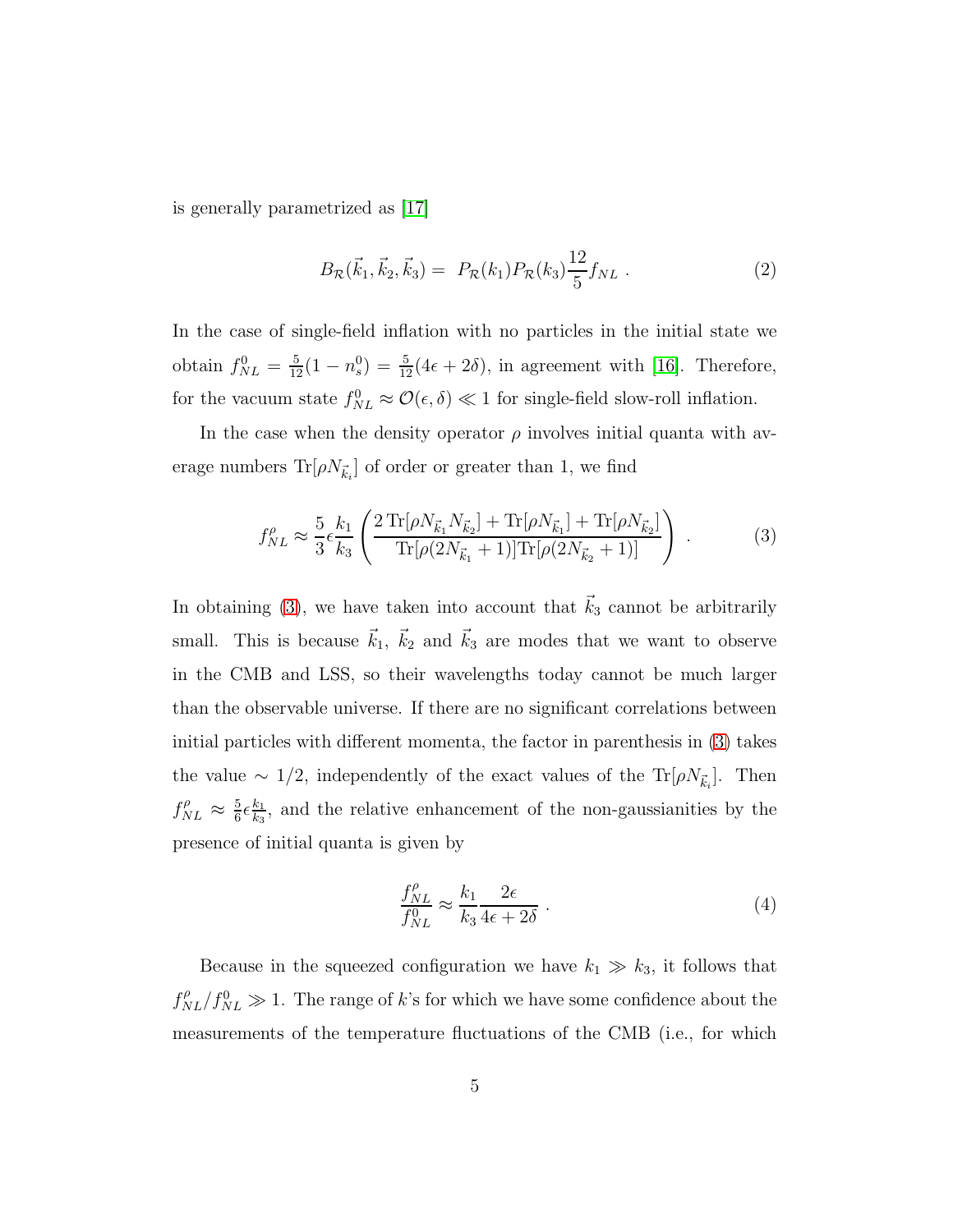uncertainities coming from cosmic variance, Sunyaev-Zeldovich effect, etc., can be neglected) is approximately two orders of magnitude. Therefore, the ratio  $\frac{k_1}{k_3}$ , and hence the relative enhancement in  $f_{NL}$ , can be as large as  $\mathcal{O}(100)$ . Finally, we note that in the case that the average number of initial quanta  $\text{Tr}[\rho N_{\vec{k}_i}]$  is considerably smaller than 1, additional terms not explicitly shown in [\(3\)](#page-6-0) become relevant and the vacuum result is smoothly recovered.

Non-vacuum states have been considered in previous works [\[18,](#page-10-0) [13\]](#page-9-6). However, the large enhancement of non-gaussianities in the squeezed momentum configuration has not been considered.

The forthcoming observations of the CMB by Planck and the LSS by a variety of galaxy surveys will strongly constrain aspects (including amplitude, scale dependence, and sign) of the non-gaussianities produced during inflation. Recent studies show that the contribution to the non-gaussianities relevant in the squeezed limit  $(k_1 \approx k_2 \gg k_3)$  will be particularly well con-strained by LSS observations [\[19\]](#page-10-1). The momentum dependence of  $f_{NL}^{\rho}$ , given by the ratio  $k_1/k_3$ , will offer a clear observational signature for identifying the effects of scalar perturbations present at the onset of inflation.

Our results indicate that if non-gaussianities are observed in the squeezed momentum configuration, then single-field inflation is not necessarily ruled out, as widely accepted [\[20\]](#page-10-2). Instead, such an observation could be interpreted as a consequence of a non-vacuum initial state. This will allow us to learn about the state of the universe that existed at the time when QFT in CST first emerged as a plausible effective theory, and in turn may give valuable information about a more comprehensive theory beyond the range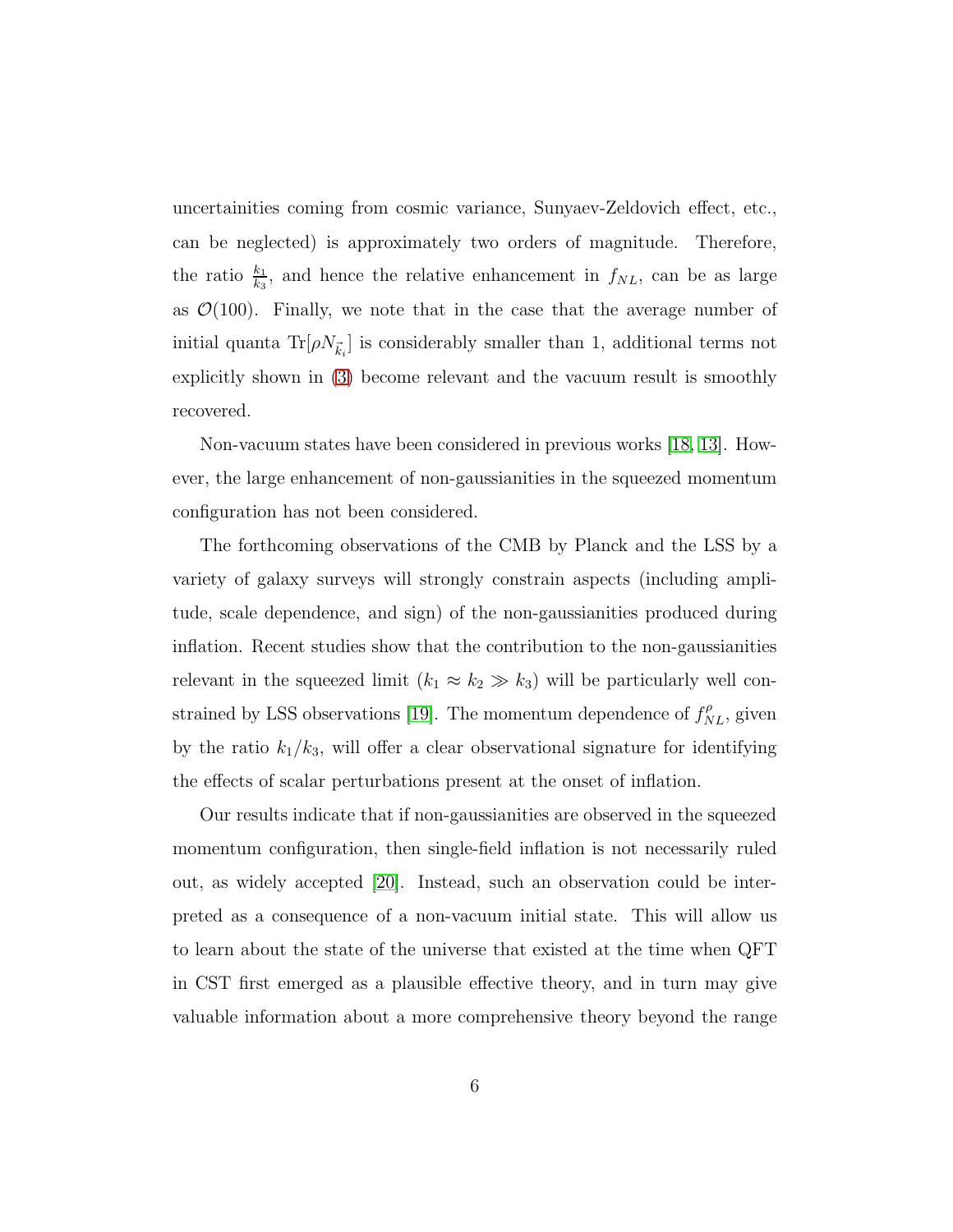of validity of QFT in CST.

Acknowledgements. This work has been supported by the NSF grant PHY-0854743 and Eberly research funds of Penn State University, by the University of Wisconsin-Milwaukee RGI funds and NSF grant PHY-0503366, and by the Spanish grant FIS2008-06078-C03-02 and EXPLORA funds FIS2010- 09399-E. The authors thank A. Ashtekar, J. Navarro-Salas, W. Nelson, and G. J. Olmo for many stimulating discussions.

### <span id="page-8-0"></span>References

- <span id="page-8-1"></span>[1] Parker L., The creation of particles in an expanding universe, Ph.D. thesis, Harvard University (1966).
- <span id="page-8-2"></span>[2] Parker L., *Phys. Rev.* **183**, 1057 (1969).
- <span id="page-8-3"></span>[3] Parker L., *Phys. Rev. Lett.* **21** 562 (1968); *Phys. Rev. D* **3**, 346 (1971).
- <span id="page-8-4"></span>[4] Hawking S.W. , Comm. Math. Phys. 43, 199 (1975).
- [5] Guth A., Phys. Rev. D23, 347 (1981). Starobinsky A.A., Phys. Lett. B91, 99 (1980). Linde A.D., Phys. Lett. B108, 389 (1982); Phys. Lett. B129, 177 (1983). Albrecht A. and Steinhardt P. J., *Phys. Rev. Lett.* 48,1220 (1982). Sato K., Mon. Not. Roy. Astron. Soc. 195, 467 (1981).
- <span id="page-8-5"></span>[6] Mukhanov V.F. and Chibisov G.V.,  $JETP$  Letters 33, 532(1981). Hawking S. W., Phys. Lett. B115, 295 (1982). Guth A. and Pi S.-Y., Phys. Rev. Lett. 49, 1110 (1982). Starobinsky A. A., Phys. Lett. B117, 175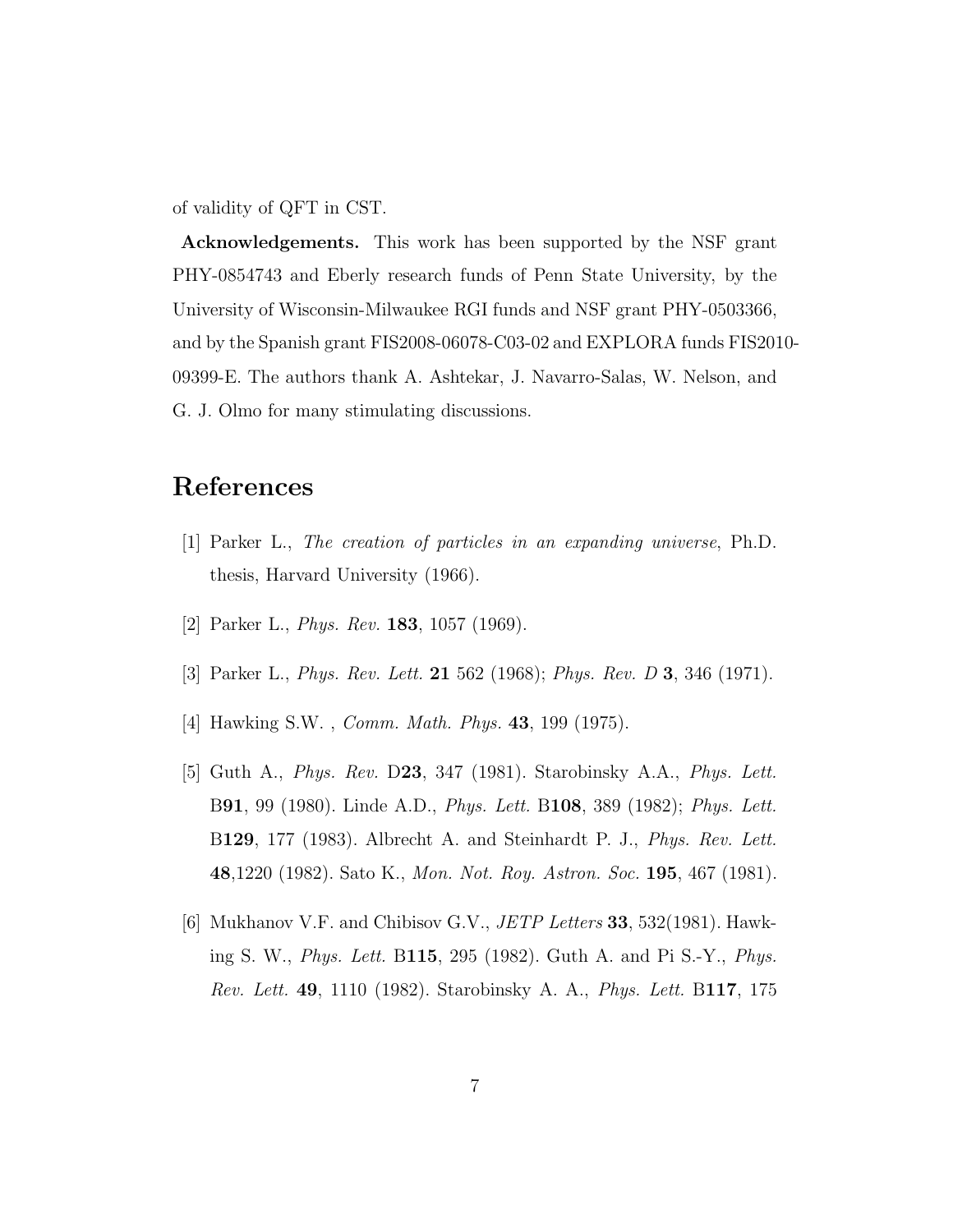<span id="page-9-0"></span>(1982). Bardeen J.M., Steinhardt P.J. and Turner M.S., Phys. Rev. D 28, 679 (1983).

- <span id="page-9-1"></span>[7] Bunch T.S. and Davies P.C.W., Proc. Roy. Soc. A360, 117 (1978).
- <span id="page-9-2"></span>[8] Agullo I. and Parker L., Phys. Rev. D 83 063526 (2011).
- <span id="page-9-3"></span>[9] Weinberg S., Cosmology, Oxford University Press, (2008).
- <span id="page-9-4"></span>[10] von Neuman J., Mathematical foundations of quantum mechanics, Princeton University Press, Princeton, New Jersey (1955).
- <span id="page-9-5"></span>[11] A. R. Liddle and D. H. Lyth, *Phys. Rept.* **231**, 1 (1993).
- <span id="page-9-6"></span>[12] Boyanovsky D., de Vega H. J., and Sanchez N. G., Phys. Rev. D 78 123006 (2006).
- <span id="page-9-7"></span>[13] Holman R. and Tolley A., JCAP 05 (2008) 001.
- <span id="page-9-8"></span>[14] Komatsu E. et al., Astrophys. J. Suppl. Ser. **192**, 18 (2011).
- [15] Komatsu E. et al., Non-gaussianity as a probe of the physics of the primordial universe and the astrophysics of the low redshift universe, [arXiv:0902.4759.](http://arxiv.org/abs/0902.4759)
- <span id="page-9-10"></span><span id="page-9-9"></span>[16] Maldacena J., JHEP 05 (2003) 013.
- [17] Komatsu E. and Spergel D.N., Phys. Rev. D 63 063002 (2001). Komatsu E., The pursuit of non-gaussianities fluctuations in the cosmic microwave background, astro-ph/020639.